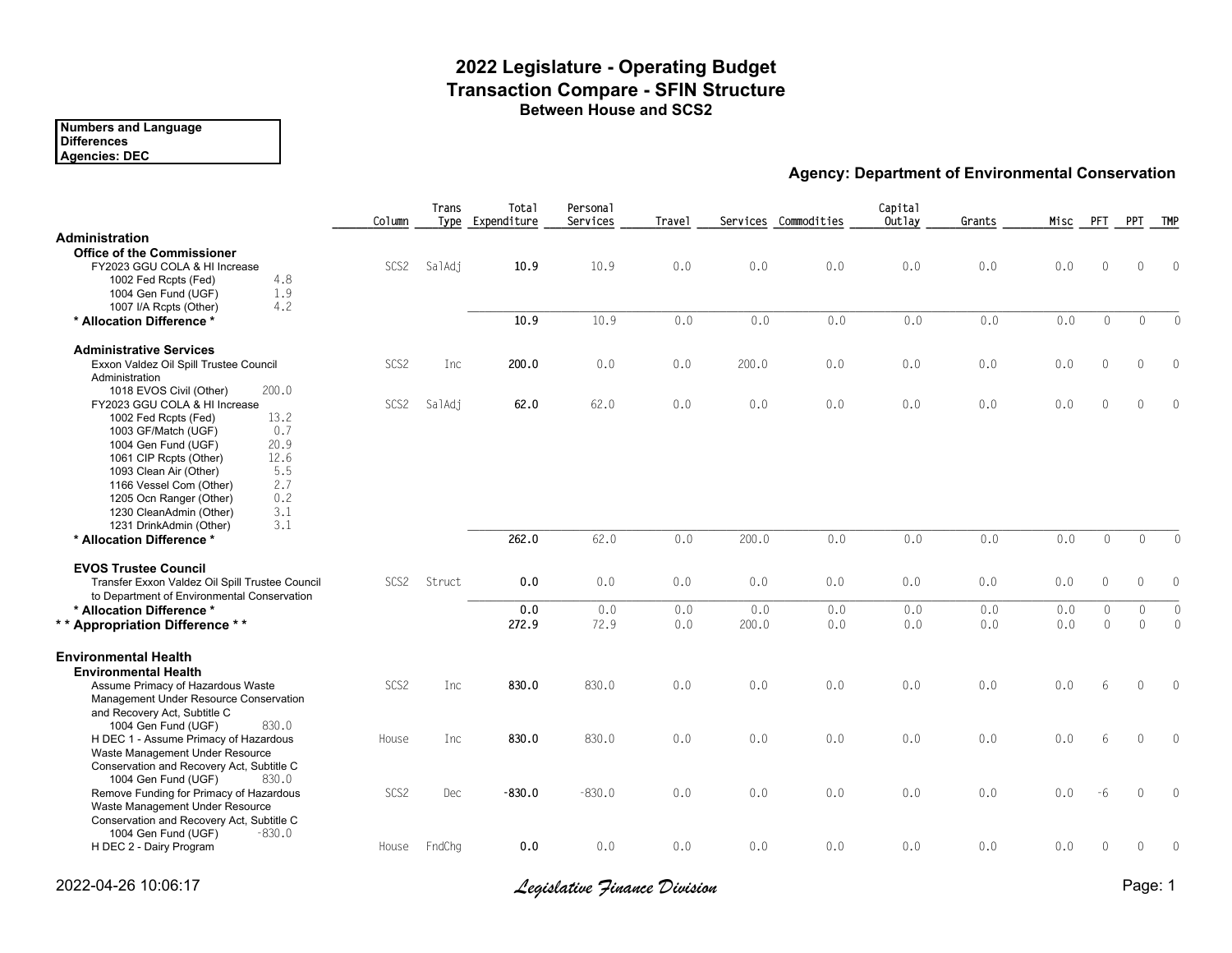#### **2022 Legislature - Operating Budget Transaction Compare - SFIN Structure Between House and SCS2**

| <b>Numbers and Language</b> |
|-----------------------------|
| <b>Differences</b>          |
| Agencies: DEC               |

| <b>Agency: Department o</b> |  |
|-----------------------------|--|
|-----------------------------|--|

|                                                                                                                                                                                                                                                                                                                                                                                                           | Column           | Trans  | Total<br>Type Expenditure | Personal<br>Services    | <b>Travel</b>     | Services Commodities |                   | Capital<br>Outlay |
|-----------------------------------------------------------------------------------------------------------------------------------------------------------------------------------------------------------------------------------------------------------------------------------------------------------------------------------------------------------------------------------------------------------|------------------|--------|---------------------------|-------------------------|-------------------|----------------------|-------------------|-------------------|
| <b>Environmental Health (continued)</b><br><b>Environmental Health (continued)</b><br>H DEC 2 - Dairy Program (continued)<br>15.0<br>1004 Gen Fund (UGF)<br>$-15.0$<br>1108 Stat Desig (Other)<br>FY2023 GGU COLA & HI Increase<br>100.1<br>1002 Fed Rcpts (Fed)<br>31.0<br>1003 GF/Match (UGF)<br>89.9<br>1004 Gen Fund (UGF)<br>67.4<br>1005 GF/Prgm (DGF)<br>1.3<br>1007 I/A Rcpts (Other)             | SCS <sub>2</sub> | SalAdi | 289.9                     | 289.9                   | 0.0               | 0.0                  | 0.0               | 0.0               |
| 0.2<br>1108 Stat Desig (Other)<br>* Allocation Difference *                                                                                                                                                                                                                                                                                                                                               |                  |        | $-540.1$                  | $-540.1$                | 0.0               | 0.0                  | 0.0               | 0.0               |
| ** Appropriation Difference **                                                                                                                                                                                                                                                                                                                                                                            |                  |        | $-540.1$                  | $-540.1$                | 0.0               | 0.0                  | 0.0               | 0.0               |
| <b>Air Quality</b><br><b>Air Quality</b><br>FY2023 GGU COLA & HI Increase<br>20.9<br>1002 Fed Rcpts (Fed)<br>17.2<br>1003 GF/Match (UGF)<br>5.1<br>1004 Gen Fund (UGF)<br>5.9<br>1005 GF/Prgm (DGF)<br>6.2<br>1061 CIP Rcpts (Other)<br>84.7<br>1093 Clean Air (Other)<br>5.3<br>1166 Vessel Com (Other)<br>1.5<br>1236 AK LNG I/A (Other)<br>* Allocation Difference *<br>** Appropriation Difference ** | SCS <sub>2</sub> | SalAdi | 146.8<br>146.8<br>146.8   | 146.8<br>146.8<br>146.8 | 0.0<br>0.0<br>0.0 | 0.0<br>0.0<br>0.0    | 0.0<br>0.0<br>0.0 | 0.0<br>0.0<br>0.0 |
| <b>Spill Prevention and Response</b><br><b>Spill Prevention and Response</b><br>FY2023 GGU COLA & HI Increase<br>44.4<br>1002 Fed Rcpts (Fed)<br>185.7<br>1004 Gen Fund (UGF)<br>5.7<br>1007 I/A Rcpts (Other)<br>6.7<br>1055 IA/OIL HAZ (Other)<br>7.1<br>1166 Vessel Com (Other)                                                                                                                        | SCS <sub>2</sub> | SalAdj | 249.6                     | 249.6                   | 0.0               | 0.0                  | 0.0               | 0.0               |
| * Allocation Difference *<br>** Appropriation Difference **                                                                                                                                                                                                                                                                                                                                               |                  |        | 249.6<br>249.6            | 249.6<br>249.6          | 0.0<br>0.0        | 0.0<br>0.0           | 0.0<br>0.0        | 0.0<br>0.0        |

**Water**

## 2022-04-26 10:06:17 *Legislative Finance Division* Page: 2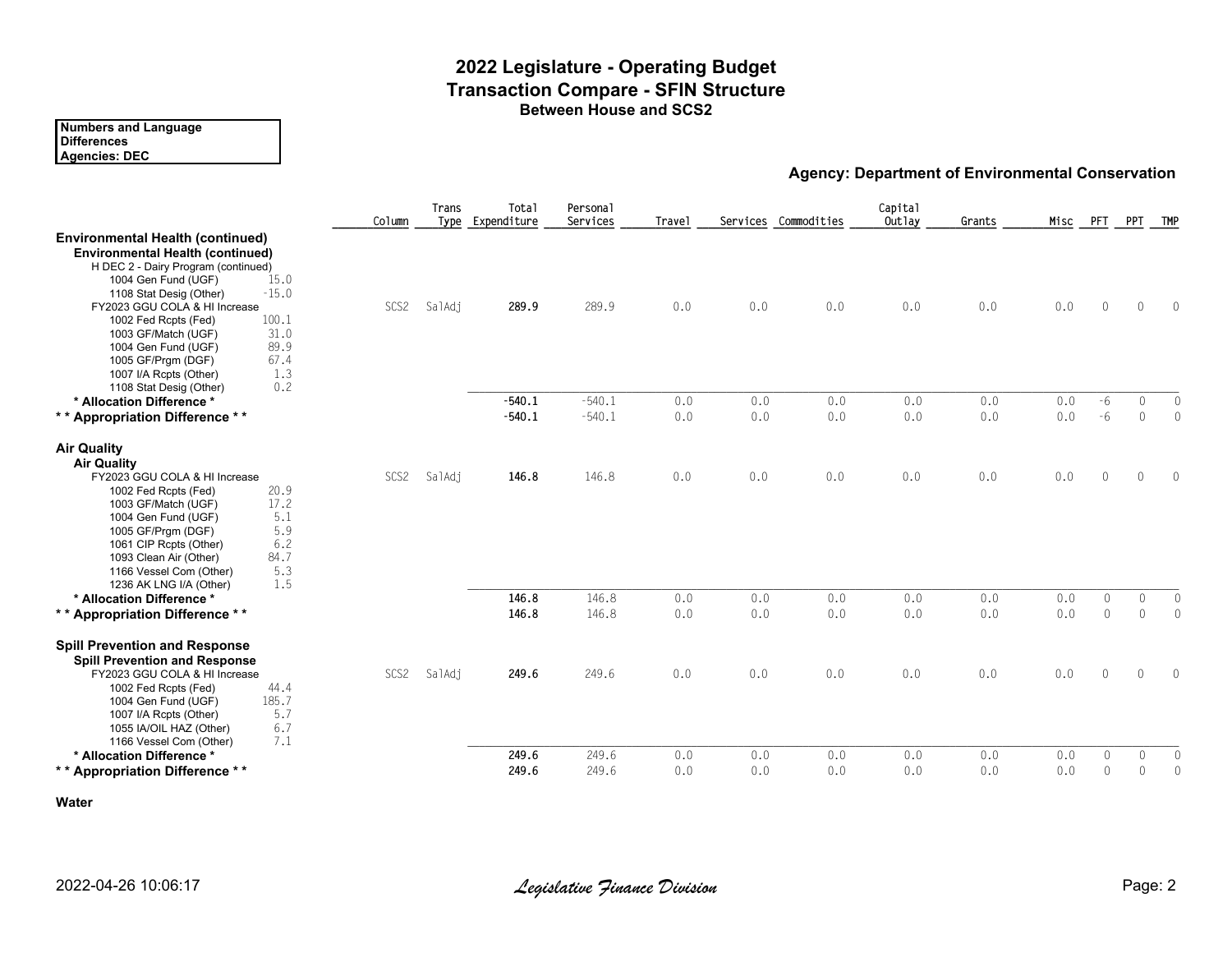### **2022 Legislature - Operating Budget Transaction Compare - SFIN Structure Between House and SCS2**

#### **Number[s and Language](http://www.legfin.akleg.gov/ReportsPHP/SelectReport.php?ReportAbbrev=FUNDSOURCE&LimitFundCodes=1002) Differences**

**Agencie[s: DEC](http://www.legfin.akleg.gov/ReportsPHP/SelectReport.php?ReportAbbrev=FUNDSOURCE&LimitFundCodes=1004)**

#### **Agency: Department of**

|                                                   |             | Column           | Trans  | <b>Total</b><br>Type Expenditure | Personal<br>Services | Travel   |            | Services Commodities | Capital<br>Outlay |
|---------------------------------------------------|-------------|------------------|--------|----------------------------------|----------------------|----------|------------|----------------------|-------------------|
| <b>Water (continued)</b>                          |             |                  |        |                                  |                      |          |            |                      |                   |
| Water Quality, Infrastructure Support & Financing |             |                  |        |                                  |                      |          |            |                      |                   |
| Assumption of Primacy over Section 404            |             | SCS2             | Inc    | 4,904.0                          | 3,511.3              | 104.0    | 1,109.7    | 179.0                | 0.0               |
| Permitting of the Discharge of Dredged or Fill    |             |                  |        |                                  |                      |          |            |                      |                   |
| Material into Waters and Wetlands                 |             |                  |        |                                  |                      |          |            |                      |                   |
| 1004 Gen Fund (UGF)                               | 4,904.0     |                  | Inc    |                                  | 3,511.3              | 104.0    |            | 179.0                | 0.0               |
| H DEC 3 - 404 Primacy<br>1004 Gen Fund (UGF)      | 4,904.0     | House            |        | 4,904.0                          |                      |          | 1,109.7    |                      |                   |
| Remove Funds for Primacy of Section 404           |             | SCS <sub>2</sub> | Dec    | $-4,904.0$                       | $-3,511.3$           | $-104.0$ | $-1,109.7$ | $-179.0$             | 0.0               |
| Permitting of the Discharge of Dredged or Fill    |             |                  |        |                                  |                      |          |            |                      |                   |
| Material into Waters and Wetlands                 |             |                  |        |                                  |                      |          |            |                      |                   |
| 1004 Gen Fund (UGF)                               | $-4,904.0$  |                  |        |                                  |                      |          |            |                      |                   |
| FY2023 GGU COLA & HI Increase                     |             | SCS <sub>2</sub> | SalAdj | 322.4                            | 322.4                | 0.0      | 0.0        | 0.0                  | 0.0               |
| 1002 Fed Rcpts (Fed)                              | 93.6        |                  |        |                                  |                      |          |            |                      |                   |
| 1003 GF/Match (UGF)                               | 7.4         |                  |        |                                  |                      |          |            |                      |                   |
| 1004 Gen Fund (UGF)                               | 122.7       |                  |        |                                  |                      |          |            |                      |                   |
| 1005 GF/Prgm (DGF)                                | 37.2        |                  |        |                                  |                      |          |            |                      |                   |
| 1007 I/A Rcpts (Other)                            | 6.6         |                  |        |                                  |                      |          |            |                      |                   |
| 1061 CIP Rcpts (Other)<br>1166 Vessel Com (Other) | 32.0<br>8.7 |                  |        |                                  |                      |          |            |                      |                   |
| 1230 CleanAdmin (Other)                           | 10.6        |                  |        |                                  |                      |          |            |                      |                   |
| 1231 DrinkAdmin (Other)                           | 3.6         |                  |        |                                  |                      |          |            |                      |                   |
| * Allocation Difference *                         |             |                  |        | $-4,581.6$                       | $-3,188.9$           | $-104.0$ | $-1,109.7$ | $-179.0$             | 0.0               |
| ** Appropriation Difference **                    |             |                  |        | $-4,581.6$                       | $-3,188.9$           | $-104.0$ | $-1,109.7$ | $-179.0$             | 0.0               |
| *** Agency Difference ***                         |             |                  |        | $-4,452.4$                       | $-3,259.7$           | $-104.0$ | $-909.7$   | $-179.0$             | 0.0               |
| **** All Agencies Difference ****                 |             |                  |        | $-4,452.4$                       | $-3,259.7$           | $-104.0$ | $-909.7$   | $-179.0$             | 0.0               |
|                                                   |             |                  |        |                                  |                      |          |            |                      |                   |